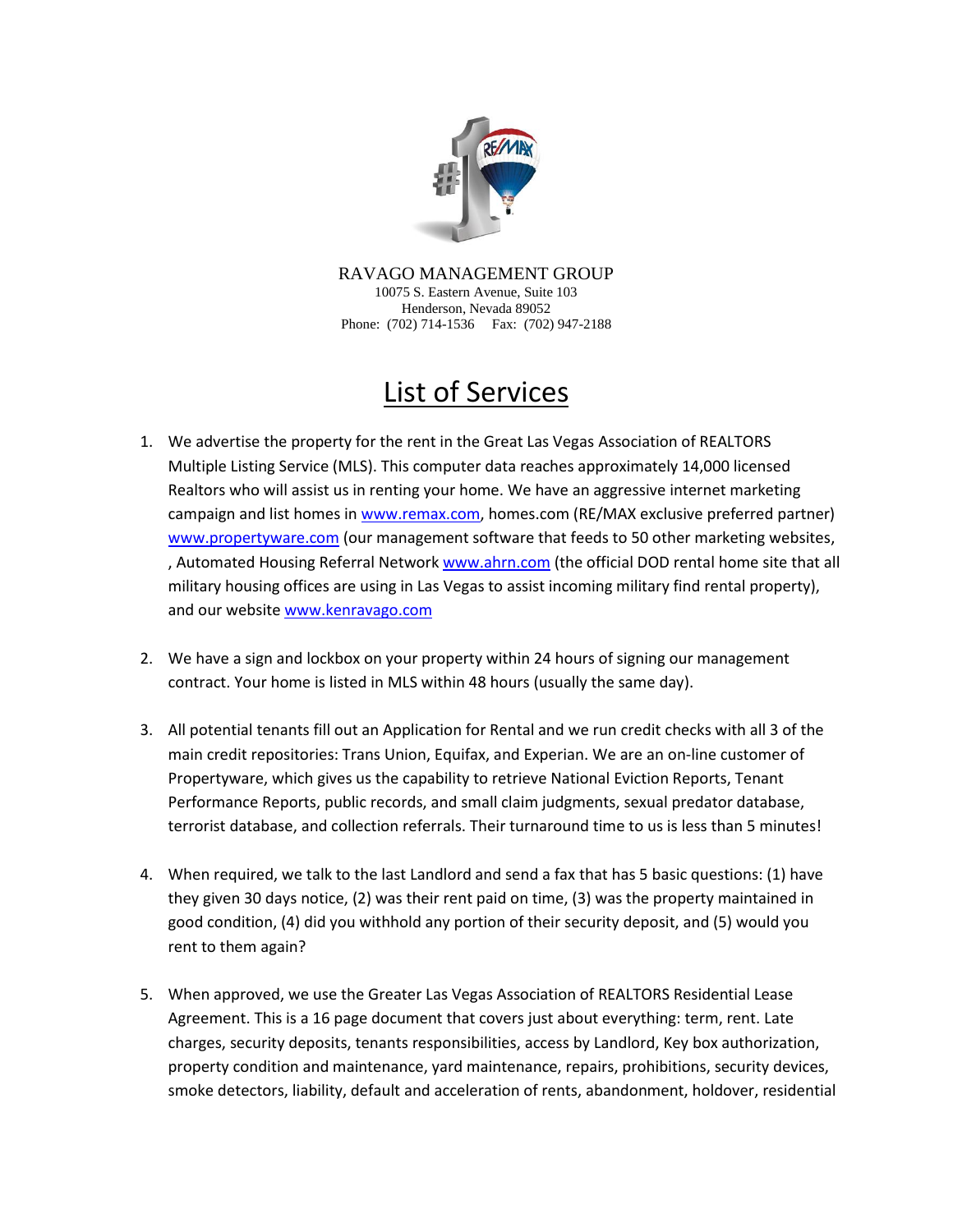Landlord's liens, subletting, casualty loss, military clauses, special provisions, and list of addenda that are incorporated to the lease.

- 6. The addendum includes, but is not limited to, the Application for Rental, Pet Agreement, Inventory and Condition Form, Amendments, and Landlord's Rules and Regulations.
- 7. The Inventory and Condition Form is a 3 page document that is their base-line on the condition of the property. It is to be completed within 72 hours of the move-in and failure of the tenant to return this form will be deemed as Tenant's acceptance of the property in clean and good condition. During our final walk-thru if we find a discrepancy that is not on the move-in form, it is the tenant's responsibility to correct it or we will have it done and deduct the expense from the security deposit (normal wear-and-tear accepted)
- 8. We collect all rents for our clients and disburse the proceeds electronically through an E-Pay system. We will send you a complete accounting via your web portal on a monthly basis which will break down the funds on a month and annually basis, so you will always know how your property is performing.
- 9. Our tenants are told in the Residential Lease Agreement that rent is due on the  $1<sup>st</sup>$  of each month and late if it is not received by close of business on the  $3<sup>rd</sup>$ . We inform all tenants that there is virtually no reason for rent to be late because we give them many options besides using the U.S. mail: (1) They can post date their check and mail it in as early as they would like (we never deposit until the date on the check), (2) E-pay system,(3) Hand deliver payment (we are open 7 days a week)
- 10. We oversee all the repairs that are necessary on your property, both small and large. We have relationships with honest, reliable, and professional individuals/companies with years of experience. We generally handle the cost of the repairs with incoming rent and forward the proceeds to your bank account. We want our tenants to call us when there is a problem, because deferred maintenance will defeat the long range goal of selling the home and making a profit for our clients.
- 11. It is very rare that we evict someone, because if you've done your job correctly before you give them the keys, you should " NOT" have problems. However, if we have to, we know all of the local JP Judges and the Constables. We know how to issue a Pay or Quit Notice, a Forcible Entry and Detainer Suit, and finally a Writ of Possession.
- 12. The document that gives us "Power of Attorney" to do all these things is contained in the Residential Property Management Agreement, our "Contract". It is a document that spells out the duties and authority of the Broker. We sign a one year primary term that is automatically extended until either party gives 30 days written notice to terminate.